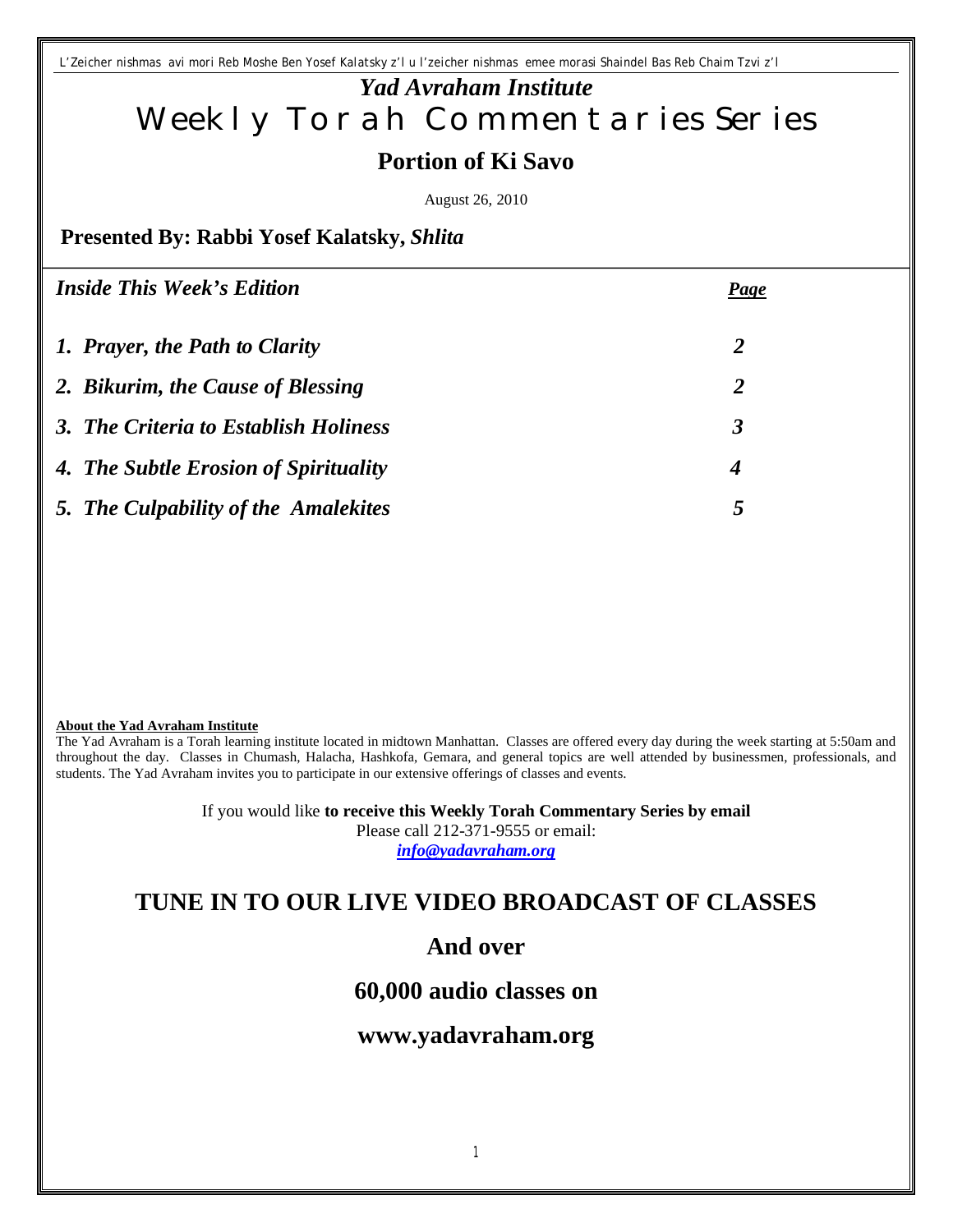*New York August 26, 2010*

# **Ki Savo**

*Presented by* **Rabbi Yosef Kalatsky,** *Shlita Dean* 

#### *1. Prayer, the Path to Clarity*

The Torah states that when one brings the newly ripened produce *(bikurim)* to the Temple mount one must make a declaration of appreciation to G'd for all that he had received. The Midrash cites a verse from Psalms, "'Let us prostrate ourselves and bow, let us kneel before Hashem, our Maker.' What is the meaning of this? Moshe had seen through his divine vision that in the future the Temple would be destroyed, thus the bringing of the bikurim come to an end. Moshe therefore promulgated that the Jewish people must stand before G'd in prayer (tefillah) three times a day. It is because prayer is more beloved to G'd than all good deeds and all of the sacrifices. As it states in Psalms, 'Let my prayer be established before You as the incense offering, and the lifting up of my palms as the evening sacrifice.'" Why is prayer more beloved to G'd than all good deeds and all of the sacrifices?

When one brings the bikurim accompanied by the declaration of one's indebtedness to G'd, one demonstrates through his verbal expression that he understands and appreciates that every aspect of his good fortune is only an endowment from G'd. After one had performed the ritual of the bikurim on the Temple Mount, which is the location of G'd's Presence, one must prostrate himself before G'd, which is a negation of one's self to indicate and confirm the internalization of all that he had stated. When one brought a sacrifice, for the purpose of atonement, it was an acknowledgement that because of his transgression, although it may have been inadvertent, he deserves to die. However, because of G'd's Mercy, he is able to bring the sacrifice in his stead. The bringing of a sacrifice is an acknowledgement that one must live his life as G'd prescribes and not as the individual chooses to live.

After the Temple was destroyed and the bikurim and sacrifices came to an end, the setting for the Jew to actualize this sense of negation – either through the bikurim or the sacrifices, no longer existed. What could compensate or even surpass that setting? Moshe therefore enacted that one must stand before G'd and pray three

times a day. In the prayer service, one acknowledges that every aspect of his life is willed and dictated by G'd. When one prays, one addresses and acknowledges specific areas of one's life that most take for granted as being initial endowments. However, when the Jew prays, it is not only acknowledging all of these benefits as endowments, but rather he supplicates G'd to continue to provide these endowment in order for him to be productive in his life. Therefore, when one stands and supplicates G'd as prescribed by Moshe, it would restore that negation of self which is necessary for one to dedicate himself to the service of G'd.

#### *2. Bikurim, the Cause of Blessing*

The Torah tells us that after one brings the newly ripened produce *(bikurim)* to the Temple mount one must make a declaration of appreciation to G'd for all that he had received. The Midrash states, "After bringing the bikurim one must supplicate G'd saying, 'Gaze down from Your heavenly abode and bring blessing upon me and the entire Jewish people.' Reb Avahu said in the name of Reb Yossi Bar Chanina, 'See to what degree we supplicate G'd! and how the one who performs mitzvos is deserving of reward! There are times when one invests great amounts of money in order to gain an audience with the King. Even if he should succeed to go before the King, it is still questionable if his request will be accommodated. However, this is not the case with G'd. When one enters into his field and sees a cluster of grapes that has ripened, or a fig that had ripened, or a pomegranate that had ripened, he places them in a basket and travels to Jerusalem. There he stands in the middle of the Sanctuary and supplicates G'd for Mercy for himself, the Jewish people and the Land of Israel…He concludes by saying, 'I will not leave this location until You will accommodate all of my needs today.' Immediately, G'd gives the order that the individual's requests should be fulfilled. Reb Shimon Ben Lakish says, 'A Heavenly Voice immediately proclaims, 'You should merit to bring the bikurim next year as you have done this year.' It is as if one had given a new fruit to his fellow and the recipient says, 'May you merit next year to give me the gift as you have done this year.'" Why is the bringing of the bikurim so significant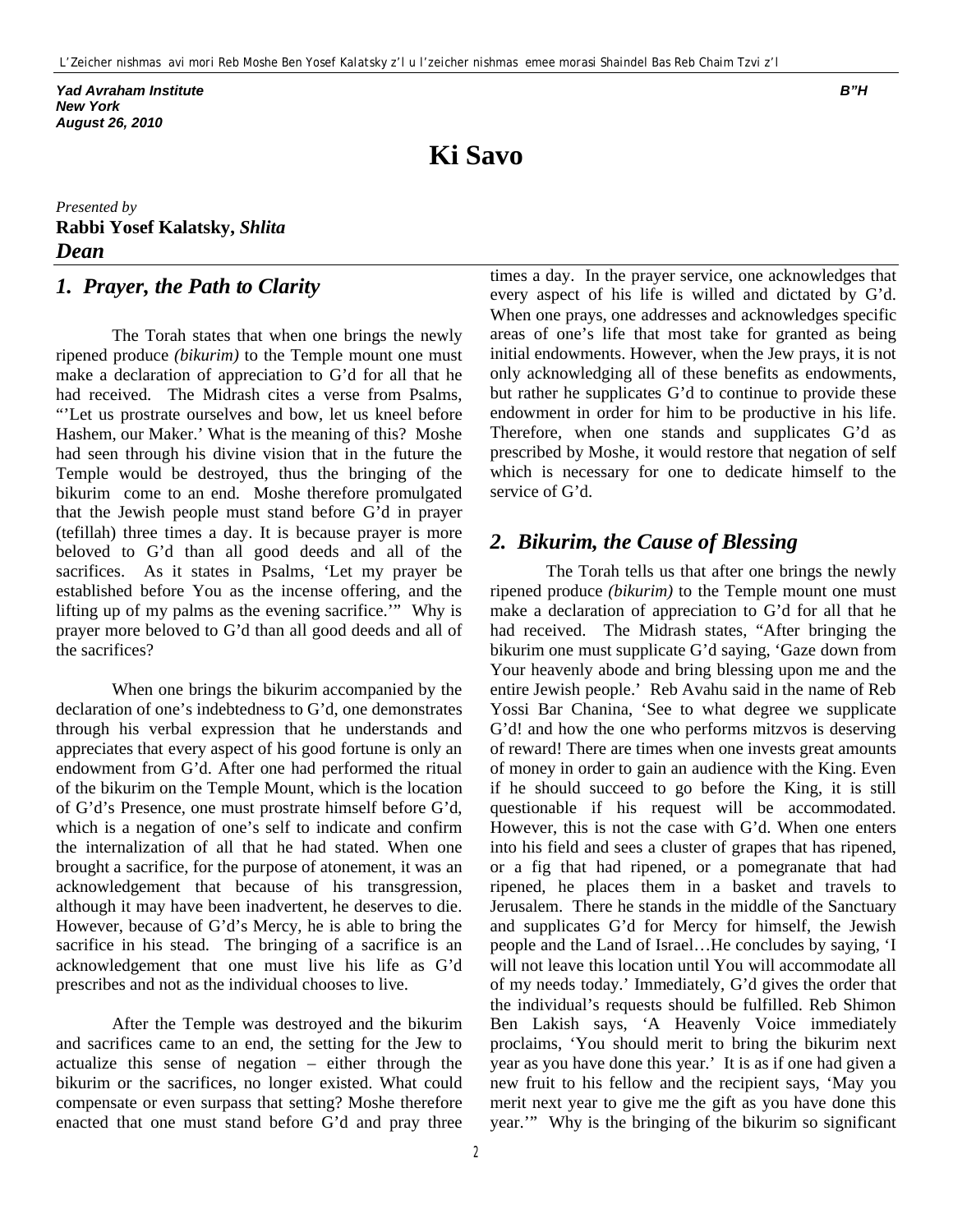that the one who brings them is deserving of such a unique level of blessing and Mercy, although his classification may not be devout? G'd will immediately respond and acquiesce to his supplications.

The Prophet Yeshaya states, "G'd said regarding existence, 'For My glory I have created it.'" Meaning, G'd created existence, which is awesome and unfathomable, for the sake of the glorification of His Name. All existence reflects G'd's Omnipotence, because it was created for the specific purpose of glorifying Him. King David writes in Psalms, **"How great** *(rabu)* **are Your works Hashem…"** Ramak (Reb Moshe Cordavero) writes in his work Tomer Devorah that the word "rabu," which literally means "numerous" should be interpreted as "great (awesome)." Meaning, that every aspect of creation reflects the infinite genius of G'd. Just as the physical characteristics of the father are evident on his child, so too is the imprint of G'd encoded in every aspect of creation. When one acknowledges this fact and expresses his indebtedness to G'd for what he has received, he is in essence fulfilling the purpose of creation through his acknowledgement.

The Gemara in Tractate Berachos tells us that if one benefits from this world (through eating or drinking) it is as if he is stealing from G'd and the entire Jewish people. This is because all existence was created to acknowledge G'd. Therefore, the Rabbis promulgated the recitation of blessings before partaking of food or drink in order to address this acknowledgement. If one benefits and partakes of this world without acknowledging one's benefactor, through the recitation of a blessing, he is not utilizing existence for its objective and purpose. G'd will therefore withdraw the means, since the objective is not being addressed. In contrast, when one acknowledges that there is a Benefactor and that the individual is only a beneficiary of the Creator's Beneficence, then that person is fulfilling the purpose of Creation.

When one goes to the Sanctuary and brings the bikurim, which are the produce that are the most endeared to the farmer, before G'd and makes a declaration of indebtedness to the Master, he is bringing about a public sanctification of G'd's Name. Despite the fact that one must toil and invest one's ability to bring about G'd's blessing; nevertheless, this individual is acknowledging that all that he has is from Him. Therefore, this individual is in a position to supplicate G'd and demand that his requests be fulfilled. If one is continuously cognizant of G'd's Beneficence, he will merit G'd's blessing.

### *3. The Criteria to Establish Holiness*

The Torah states, **"It shall be that if you hearken to the voice of Hashem, your G'd, to observe, to perform all of His commandments … G'd, will make you supreme over all the nations of the earth. All these blessings will come upon you and overtake you… Blessed shall you be in the city and blessed shall you be in the field. Blessed shall be the fruit of your womb….you will be revered..."** If one heeds the Word of G'd, unlimited blessing will come upon him in every aspect of his life. Sforno explains, "What is the meaning of **'if you hearken to the voice of Hashem?'** If one's makes his Torah study primary and his material pursuits secondary. It is only then that all the blessings will come upon you without the need to take the initiative for the material." It is not sufficient to merely observe the mitzvos as an adjunct to one's primary focus, which is the pursuit of one's livelihood. One's Torah study must be primary and one's focus in life must be to fulfill the Word of G'd. One's livelihood is only an incidental to accommodate and provide for his material needs.

One may think that since one lives in a material world one must focus on the pursuit of the material in order to succeed. How could one have material success without being dedicated to securing one's financial future? The Torah tells us that one's material success is an endowment from G'd and not related at all to the degree of initiative that one takes. G'd provides unlimited blessing to the one whose Torah study is primary because that individual demonstrates, through his spiritual pursuits, that existence is purely for that objective. However, if one chooses to make his material pursuit primary, he may need to work day and night to achieve his goal. Even at that level of involvement his success is in question. The one who makes his work primary evidently believes that the basis for his success is his own initiative. G'd therefore says, "If that is the case, then you truly must pursue that avenue alone, without My assistance."

The Torah continues, **"Hashem will establish you for Himself as a holy people, as He swore to you- if you observe the commandments of Hashem, your G'd, and go in His ways."** In order assume a profile of holiness the Jew must heed all the commandments and must also walk in the way of G'd to emulate His characteristics. As the Gemara in Tractate Shabbos states, "Just as He is merciful you should be merciful; just as He is gracious you should be gracious etc." If the Jew is an embodiment of holiness, he will merit Divine protection and blessing because his essence declares G'd's glory, which is itself a sanctification of G'd's Name. As a result of this advanced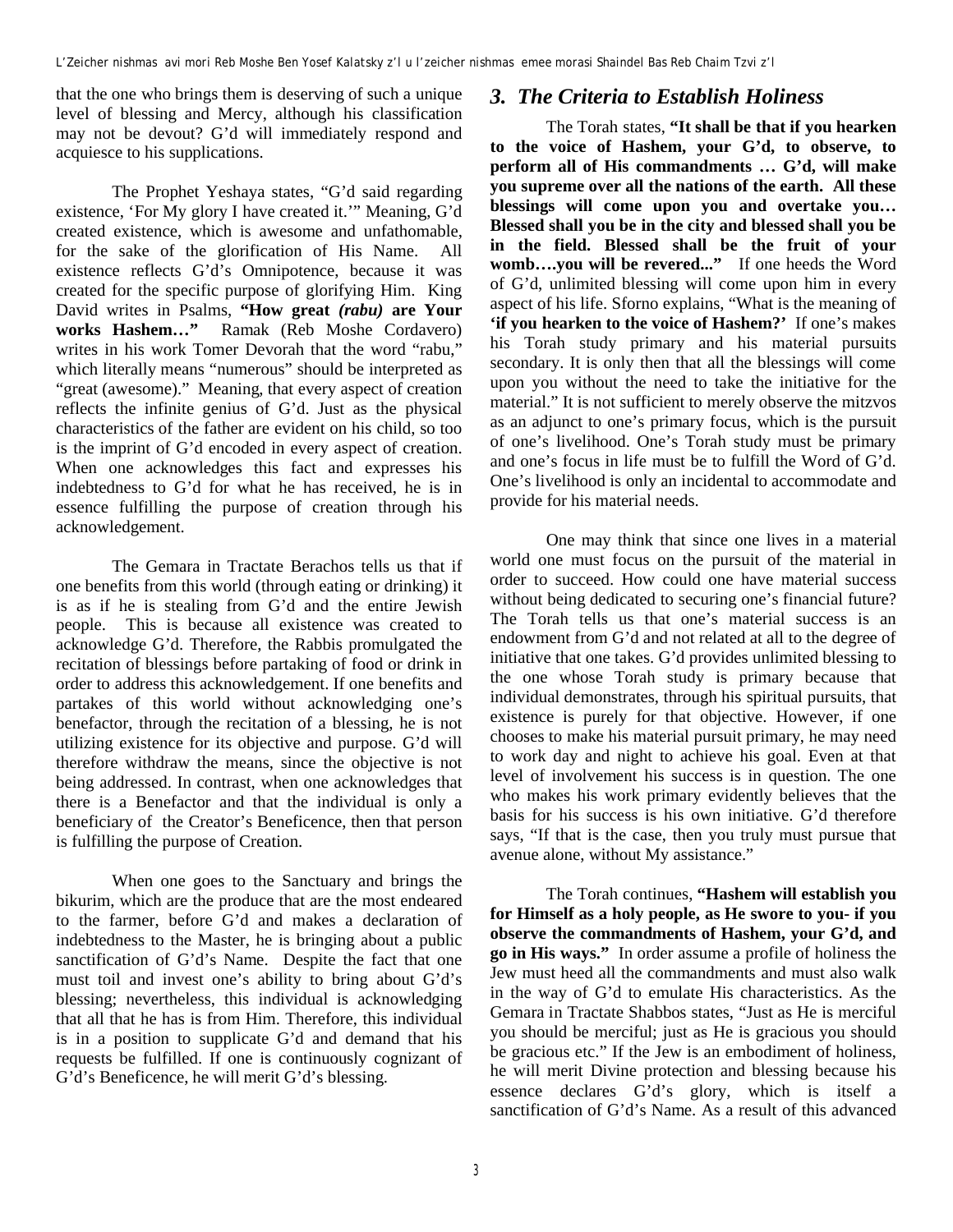state of holiness, "the Name of G'd will be upon you and the nations of the world will revere you." As the Gemara in Tractate Yomah tells us that if one is a Torah scholar and behaves in an exemplary manner, he will be admired and esteemed by the masses who will say, "Blessed are the womb who bore him. Blessed is the Torah that he has studied." This is a sanctification of G'd's Name.

#### *4. The Subtle Erosion of Spirituality*

The Torah states in the portion of the curses *(tochacha)* **"But it will be that if you do not hearken to the voice of Hashem, your G'd, to observe all His commandments and all His decrees that I command you today, then all these curses will come upon you and overtake you…Because you did not serve Hashem, your G'd with joy (simcha) and wholeheartedness…"** Despite the fact that one may have observed all of the mitzvos, one is nevertheless deserving of extreme curses and tragedies that are delineated by the Torah because he did not serve G'd with "joy and wholeheartedness." It seems that if one had performed the mitzvos meticulously, but did so begrudgingly and without joy, he is deserving of punishment. Although the mitzvah may not have been executed wholeheartedly, why should the punishment be so severe because the individual was lacking joy and a sense of good fortune?

The Torah tells us that G'd reacted in the most severe manner with the Jewish people behaved as ingrates (*kafui tovah*). After the Jewish people had benefited from the Manna, in the desert for forty years, they complained regarding the Manna saying, **"…our soul is disgusted with this insubstantial food."** The Manna nourished and sustained the Jewish people for forty years. It was completely absorbed in the innards without expelling any waste. After ingesting this miracle food for forty years they insisted to be sustained with regular food. In response to their complaints, G'd sent venomous serpents to bite them and there were many casualties. The Gemara in Tractate Avoda Zarah tells us that when the Jewish people complained regarding the Manna, G'd characterized the Jewish people by saying, "You are ingrates who descend from an ingrate." The Gemara explains that this is referring to them as the decedents of Adam, who was the original ingrate.

The Torah tells us that after Adam had transgressed the Word of G'd by eating of the Tree of Knowledge, G'd confronted him by asking, **"Why did you eat from the tree of knowledge?"** Adam responded by saying, **"I ate because of the wife that You have**  **given me."** This implied that G'd was the cause of his failing. The reason G'd provided Adam with a wife was for her to be his helpmate- to assist him in achieving a state of spiritual perfection. However, rather than acknowledging the goodness that G'd had provided for him, Adam perceived it as a curse. Because of this, G'd called him an "ingrate *(kafui tovah)*."

The Gemara in Tractate Pesachim tells us that if one comes upon *chametz* (leavened product) on Pesach, he is not permitted to move it because it is a forbidden substance that has no relevance to the day (*muktsa)* However, one must cover it with a vessel to indicate that it is "off limits." The literal meaning of *"kafeh"* is "to turn over". Thus the meaning of "kafui tovah" is to turn over something that is innately good and beneficial and regard it as something detrimental and destructive. The Manna was beneficial to the Jewish people on many levels. It did not produce any waste after one had ingested it. This was a great convenience because the Jewish people were commanded to keep their camp holy, which meant that if one needed to do his bodily functions he would have to go outside of the camp, which is considered an inconvenience and hardship. This was not the case with the Manna. Rather than appreciating the value of the gift that G'd had provided for the Jewish people, they saw it as a detriment. They believed that it would ultimately cause their death by exploding in their innards. They took the good and inverted it to be seen as something ominous and destructive.

One who distorts truth to the point of seeing something that is good as a detriment will also perceive the good as an infringement on his life. Rather than perceiving the service of G'd as a privilege and the ultimate opportunity to serve the Master of all existence, the individual experiences his service as an obligation and an infringement. The holiness of the Shabbos is regarded as "a semblance of the world to come," which is its essence. The individual who does not perceive it correctly sees the Shabbos as an extended period of time in which one is bound and restricted from one's own freedoms. This mindset emanates from the individual who processes things in a negative manner rather than perceiving things for what they are. Thus, he assumes the status of a bona fide ingrate. When one feels privileged when he performs the mitzvos, seeing them as opportunities, he will be inspired to do more, rather than being overwhelmed because they are an infringement on his freedoms. If one does not experience the service of G'd with joy and wholeheartedness he will ultimately come to transgress to accommodate his own personal needs. This individual has assumed the profile of an ingrate and is thus deserving of